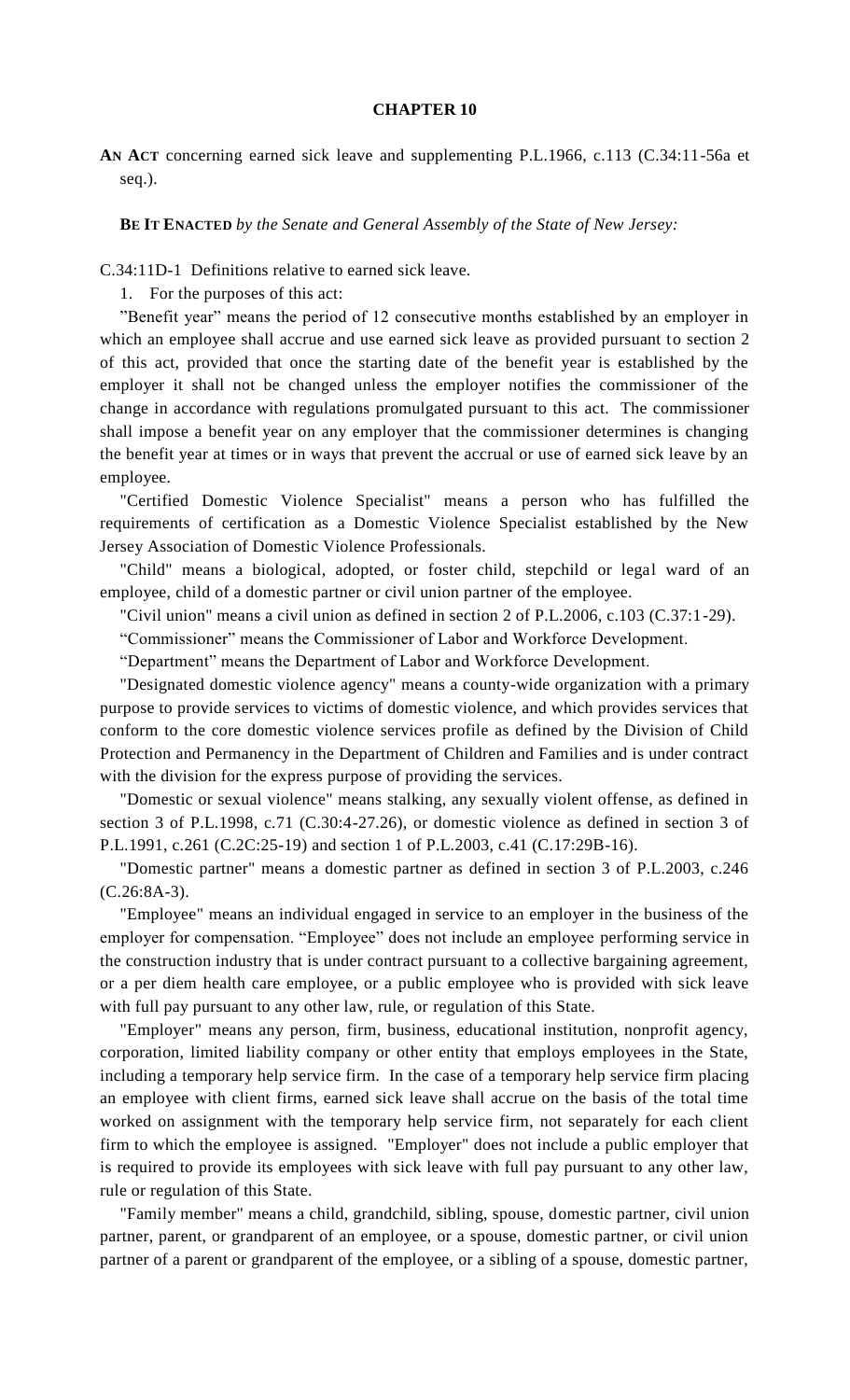or civil union partner of the employee, or any other individual related by blood to the employee or whose close association with the employee is the equivalent of a family relationship.

"Health care professional" means any person licensed under federal, State, or local law, or the laws of a foreign nation, to provide health care services, or any other person who has been authorized to provide health care by a licensed health care professional, including but not limited to doctors, nurses and emergency room personnel.

"Parent" means a biological, adoptive, or foster parent, stepparent, or legal guardian of an employee or of the employee's spouse, domestic partner, or civil union partner, or a person who stood in loco parentis of the employee or the employee's spouse, domestic partner, or civil union partner when the employee, spouse or partner was a minor child.

"Per diem health care employee" means any:

(1) health care professional licensed in the State of New Jersey employed by a health care facility licensed by the New Jersey Department of Health;

(2) any individual that is in the process of applying to the New Jersey Division of Consumer Affairs for a license to provide health care services who is employed by a health care facility licensed by the New Jersey Department of Health; or

(3) any first aid, rescue or ambulance squad member employed by a hospital system.

An employee listed in paragraphs (1), (2), and (3) of this definition shall be considered a per diem health care employee if that employee:

(1) works on an as-needed basis to supplement a health care employee, or to replace or substitute for a temporarily absent health care employee;

(2) works only when the employee indicates that the employee is available to work, and has no obligation to work when the employee does not indicate availability; and

(3) either:

(a) has the opportunity for full time or part time employment in their scope of practice under that healthcare provider which offers paid time off benefits greater in length than provided under this act under the terms of employment; or

(b) has waived earned sick leave benefits as provided under this act under terms of employment for alternative benefits or consideration.

"Per diem health care employee" shall not include any individual who is certified as a homemaker-home health aide.

"Retaliatory personnel action" means denial of any right guaranteed under this act and any threat, discharge, including a constructive discharge, suspension, demotion, unfavorable reassignment, refusal to promote, disciplinary action, sanction, reduction of work hours, reporting or threatening to report the actual or suspected immigrant status of an employee or the employee's family, or any other adverse action against an employee.

"Sibling" means a biological, foster, or adopted sibling of an employee.

"Spouse" means a husband or wife.

C.34:11D-2 Provision of earned sick leave by employer.

2. a. Each employer shall provide earned sick leave to each employee working for the employer in the State. For every 30 hours worked, the employee shall accrue one hour of earned sick leave, except that an employer may provide an employee with the full complement of earned sick leave for a benefit year, as required under this section, on the first day of each benefit year in accordance with subsection c. or subsection d. of section 3 of this act. The employer shall not be required to permit the employee to accrue or use in any benefit year, or carry forward from one benefit year to the next, more than 40 hours of earned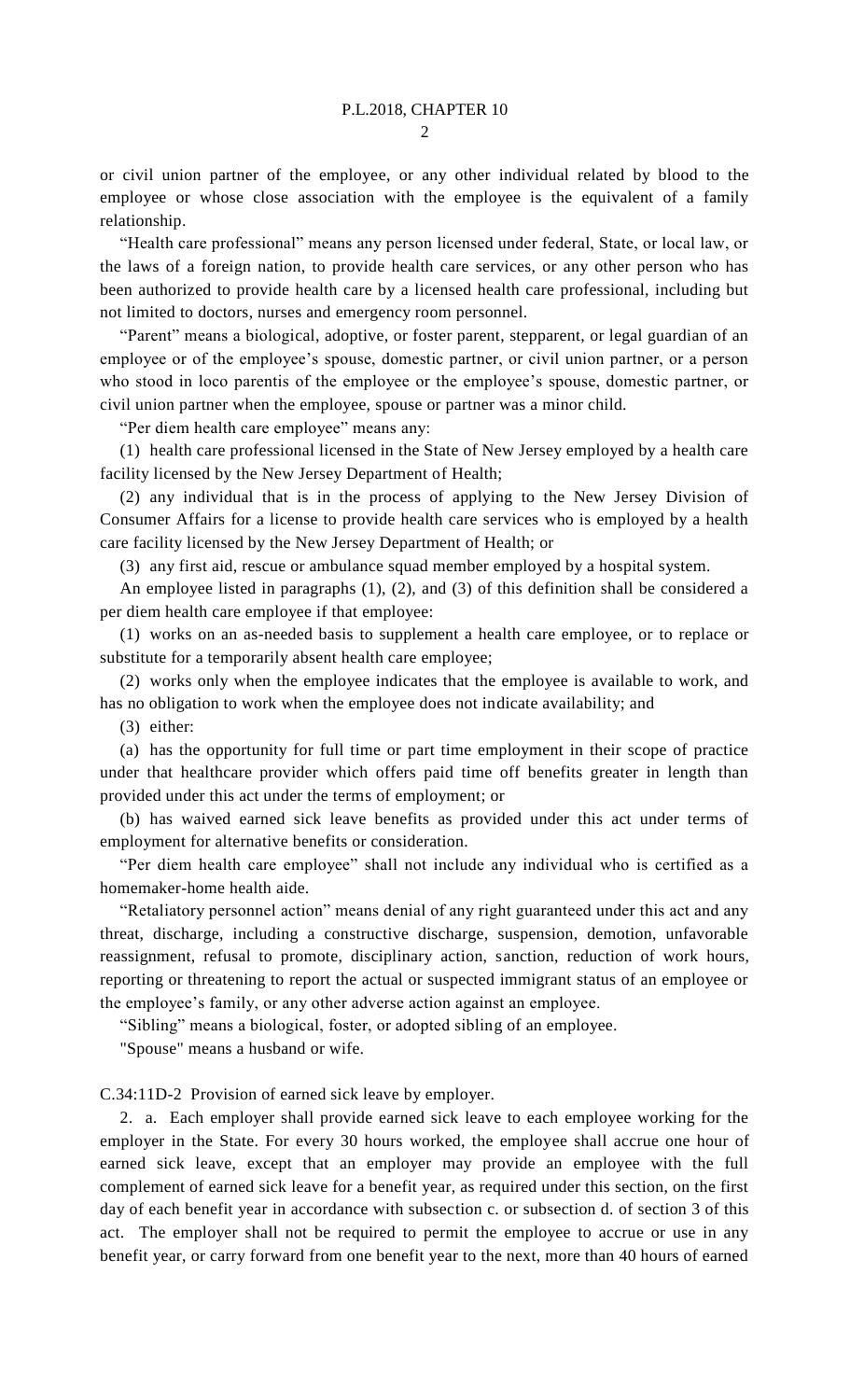sick leave. Unless the employee has accrued earned sick leave prior to the effective date of this act, the earned sick leave shall begin to accrue on the effective date of this act for any employee who is hired and commences employment before the effective date of this act and the employee shall be eligible to use the earned sick leave beginning on the 120th calendar day after the employee commences employment, and if the employment commences after the effective date of this act, the earned sick leave shall begin to accrue upon the date that employment commences and the employee shall be eligible to use the earned sick leave beginning on the 120th calendar day after the employee commences employment, unless the employer agrees to an earlier date. The employee may subsequently use earned sick leave as soon as it is accrued.

b. An employer shall be in compliance with this section if the employer offers paid time off, which is fully paid and shall include, but is not limited to personal days, vacation days, and sick days, and may be used for the purposes of section 3 of this act in the manner provided by this act, and is accrued at a rate equal to or greater than the rate described in this section.

c. The employer shall pay the employee for earned sick leave at the same rate of pay with the same benefits as the employee normally earns, except that the pay rate shall not be less than the minimum wage required for the employee pursuant to section 5 of P.L.1966, c.113 (C.34:11-56a4).

d. Upon the mutual consent of the employee and employer, an employee may voluntarily choose to work additional hours or shifts during the same or following pay period, in lieu of hours or shifts missed, but shall not be required to work additional hours or shifts or use accrued earned sick leave. An employer may not require, as a condition of an employee's using earned sick leave, that the employee search for or find a replacement worker to cover the hours during which the employee is using earned sick leave.

e. If an employee is transferred to a separate division, entity, or location, but remains employed by the same employer, then the employee shall be entitled to all earned sick leave accrued at the prior division, entity, or location, and shall be entitled to use the accrued earned sick leave as provided in this act. If an employee is terminated, laid off, furloughed, or otherwise separated from employment with the employer, any unused accrued earned sick leave shall be reinstated upon the re-hiring or reinstatement of the employee to that employment, within six months of termination, being laid off or furloughed, or separation, and prior employment with the employer shall be counted towards meeting the eligibility requirements set forth in this section. When a different employer succeeds or takes the place of an existing employer, all employees of the original employer who remain employed by the successor employer are entitled to all of the earned sick leave they accrued when employed by the original employer, and are entitled to use the earned sick leave previously accrued immediately.

f. An employer may choose the increments in which its employees may use earned sick leave, provided that the largest increment of earned sick leave that an employee may be required to use for each shift for which earned sick leave is used shall be the number of hours the employee was scheduled to work during that shift.

## C.34:11D-3 Permitted usage of earned sick leave.

3. a. An employer shall permit an employee to use the earned sick leave accrued pursuant to this act for any of the following: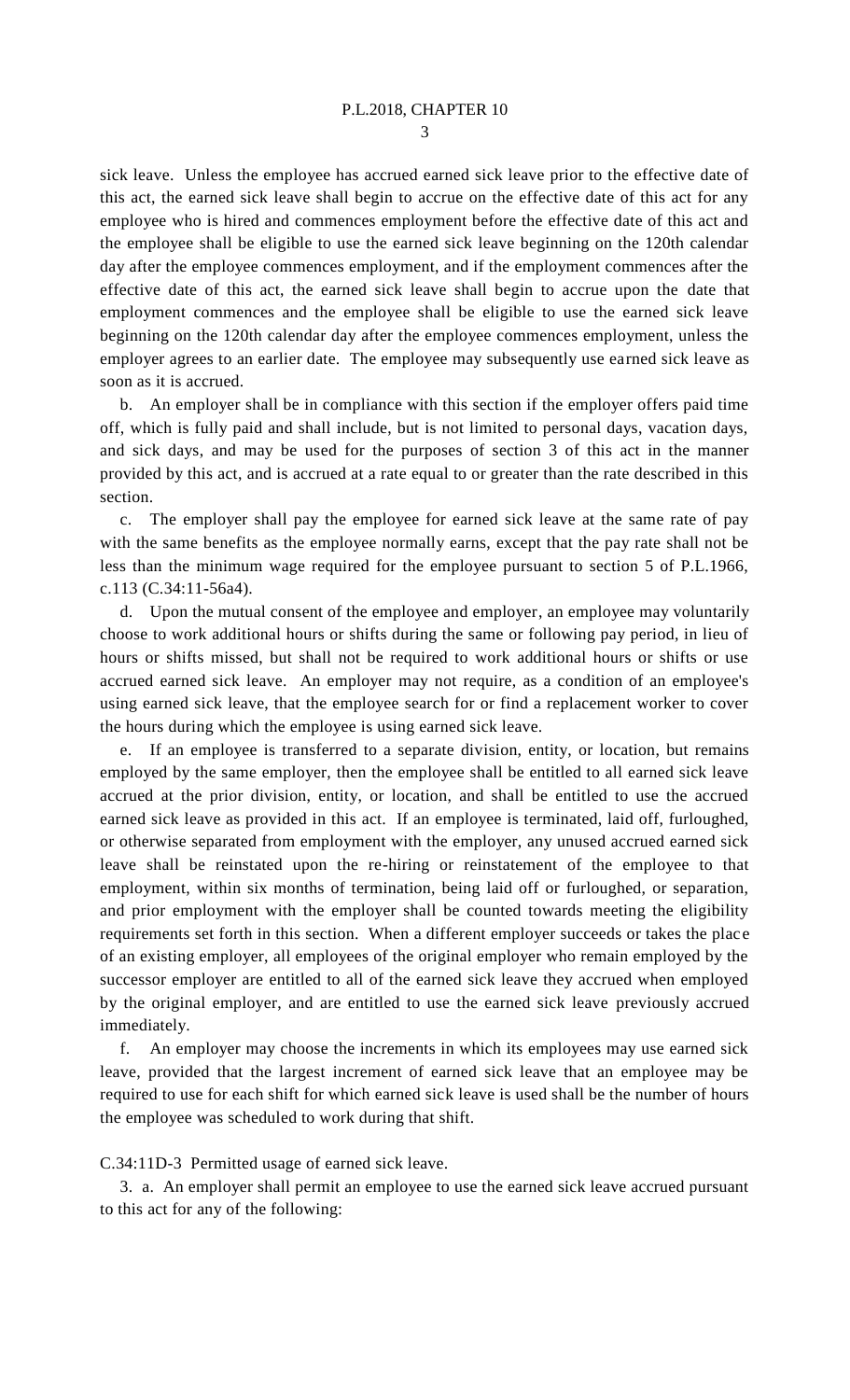(1) time needed for diagnosis, care, or treatment of, or recovery from, an employee's mental or physical illness, injury or other adverse health condition, or for preventive medical care for the employee;

(2) time needed for the employee to aid or care for a family member of the employee during diagnosis, care, or treatment of, or recovery from, the family member's mental or physical illness, injury or other adverse health condition, or during preventive medical care for the family member;

(3) absence necessary due to circumstances resulting from the employee, or a family member of the employee, being a victim of domestic or sexual violence, if the leave is to allow the employee to obtain for the employee or the family member: medical attention needed to recover from physical or psychological injury or disability caused by domestic or sexual violence; services from a designated domestic violence agency or other victim services organization; psychological or other counseling; relocation; or legal services, including obtaining a restraining order or preparing for, or participating in, any civil or criminal legal proceeding related to the domestic or sexual violence;

(4) time during which the employee is not able to work because of a closure of the employee's workplace, or the school or place of care of a child of the employee, by order of a public official due to an epidemic or other public health emergency, or because of the issuance by a public health authority of a determination that the presence in the community of the employee, or a member of the employee's family in need of care by the employee, would jeopardize the health of others; or

(5) time needed by the employee in connection with a child of the employee to attend a school-related conference, meeting, function or other event requested or required by a school administrator, teacher, or other professional staff member responsible for the child's education, or to attend a meeting regarding care provided to the child in connection with the child's health conditions or disability.

b. If an employee's need to use earned sick leave is foreseeable, an employer may require advance notice, not to exceed seven calendar days prior to the date the leave is to begin, of the intention to use the leave and its expected duration, and shall make a reasonable effort to schedule the use of earned sick leave in a manner that does not unduly disrupt the operations of the employer. If the reason for the leave is not foreseeable, an employer may require an employee to give notice of the intention as soon as practicable, if the employer has notified the employee of this requirement. Employers may prohibit employees from using foreseeable earned sick leave on certain dates, and require reasonable documentation if sick leave that is not foreseeable is used during those dates. For earned sick leave of three or more consecutive days, an employer may require reasonable documentation that the leave is being taken for the purpose permitted under subsection a. of this section. If the leave is permitted under paragraph (1) or (2) of subsection a. of this section, documentation signed by a health care professional who is treating the employee or the family member of the employee indicating the need for the leave and, if possible, number of days of leave, shall be considered reasonable documentation. If the leave is permitted under paragraph (3) of subsection a. of this section because of domestic or sexual violence, any of the following shall be considered reasonable documentation of the domestic or sexual violence: medical documentation; a law enforcement agency record or report; a court order; documentation that the perpetrator of the domestic or sexual violence has been convicted of a domestic or sexual violence offense; certification from a certified Domestic Violence Specialist or a representative of a designated domestic violence agency or other victim services organization; or other documentation or certification provided by a social worker, counselor,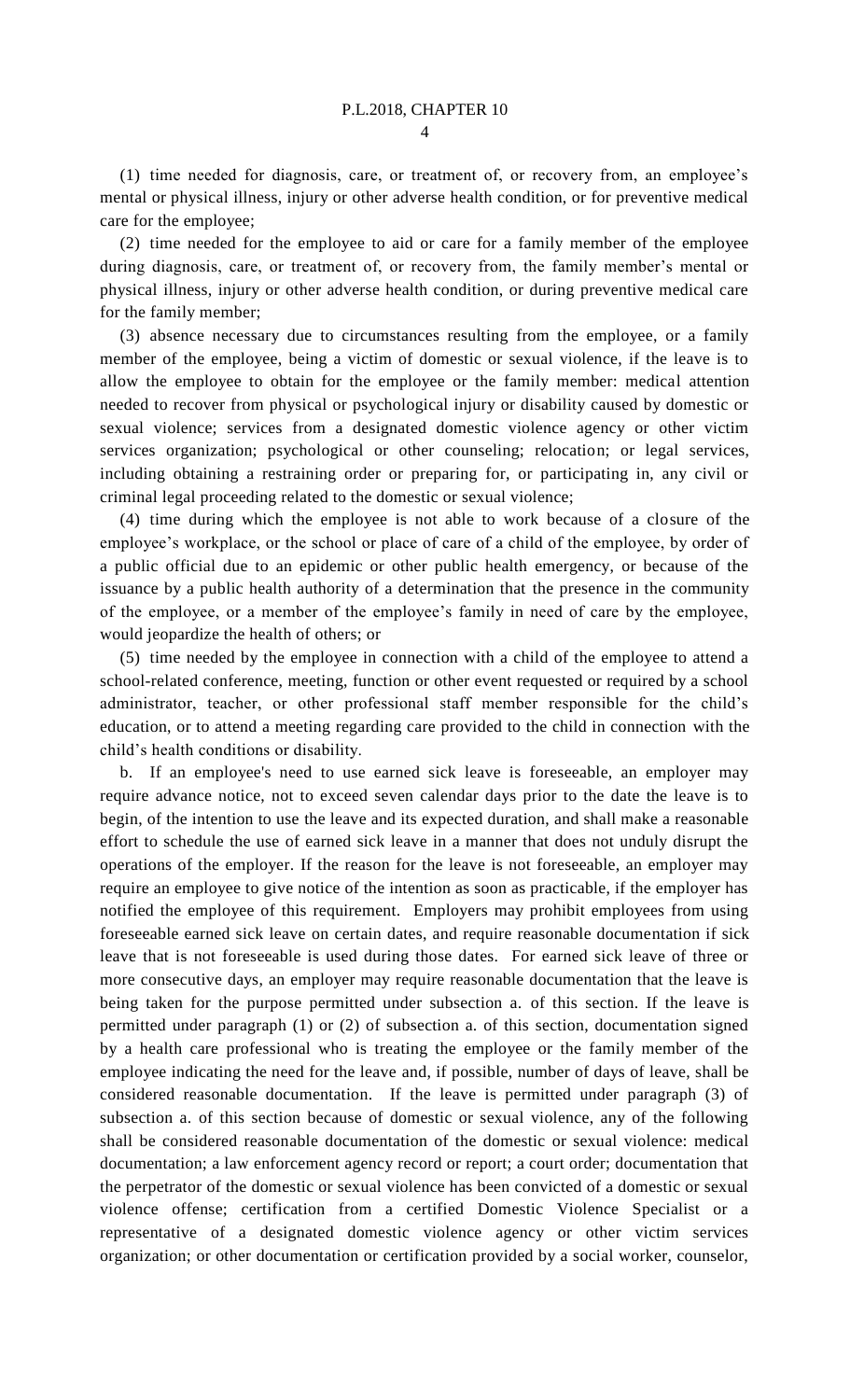member of the clergy, shelter worker, health care professional, attorney, or other professional who has assisted the employee or family member in dealing with the domestic or sexual violence. If the leave is permitted under paragraph (4) of subsection a. of this section, a copy of the order of the public official or the determination by the health authority shall be considered reasonable documentation.

c. Nothing in this act shall be deemed to require an employer to provide earned sick leave for an employee's leave for purposes other than those identified in this section, or prohibit the employer from taking disciplinary action against an employee who uses earned sick leave for purposes other than those identified in this section. An employer may provide an offer to an employee for a payment of unused earned sick leave in the final month of the employer's benefit year. The employee shall choose, no later than 10 calendar days from the date of the employer's offer, whether to accept a payment or decline a payment. If the employee agrees to receive a payment, the employee shall choose a payment for the full amount of unused earned sick leave or for 50 percent of the amount of unused earned sick leave. The payment amount shall be based on the same rate of pay that the employee earns at the time of the payment. If the employee declines a payment for unused earned sick leave, or agrees to a payment for 50 percent of the amount of unused sick leave, the employee shall be entitled to carry forward any unused or unpaid earned sick leave to the proceeding benefit year as provided pursuant to subsection a. of section 2 of this act. If the employee agrees to a payment for the full amount of unused earned sick leave, the employee shall not be entitled to carry forward any earned sick leave to the proceeding benefit year pursuant to subsection a. of section 2 of this act.

d. If an employer foregoes the accrual process for earned sick leave hours pursuant to subsection a. of section 2 of this act and provides an employee with the full complement of earned sick leave for a benefit year on the first day of each benefit year, then the employer shall either provide to the employee a payment for the full amount of unused earned sick leave in the final month of the employer's benefit year or carry forward any unused sick leave to the next benefit year. The employer may pay the employee the full amount of unused earned sick leave in the final month of a benefit year pursuant to this subsection only if the employer forgoes, with respect to that employee, the accrual process for earned sick leave during the next benefit year. Unless an employer policy or collective bargaining agreement provides for the payment of accrued earned sick leave upon termination, resignation, retirement or other separation from employment, an employee shall not be entitled under this section to payment of unused earned sick leave upon the separation from employment.

e. Any information an employer possesses regarding the health of an employee or any family member of the employee or domestic or sexual violence affecting an employee or employee's family member shall be treated as confidential and not disclosed except to the affected employee or with the written permission of the affected employee.

C.34:11D-4 Retaliation, discrimination prohibited.

4. a. No employer shall take retaliatory personnel action or discriminate against an employee because the employee requests or uses earned sick leave either in accordance with this act or the employer's own earned sick leave policy, as the case may be, or files a complaint with the commissioner alleging the employer's violation of any provision of this act, or informs any other person of their rights under this act. No employer shall count earned sick leave taken under this act as an absence that may result in the employee being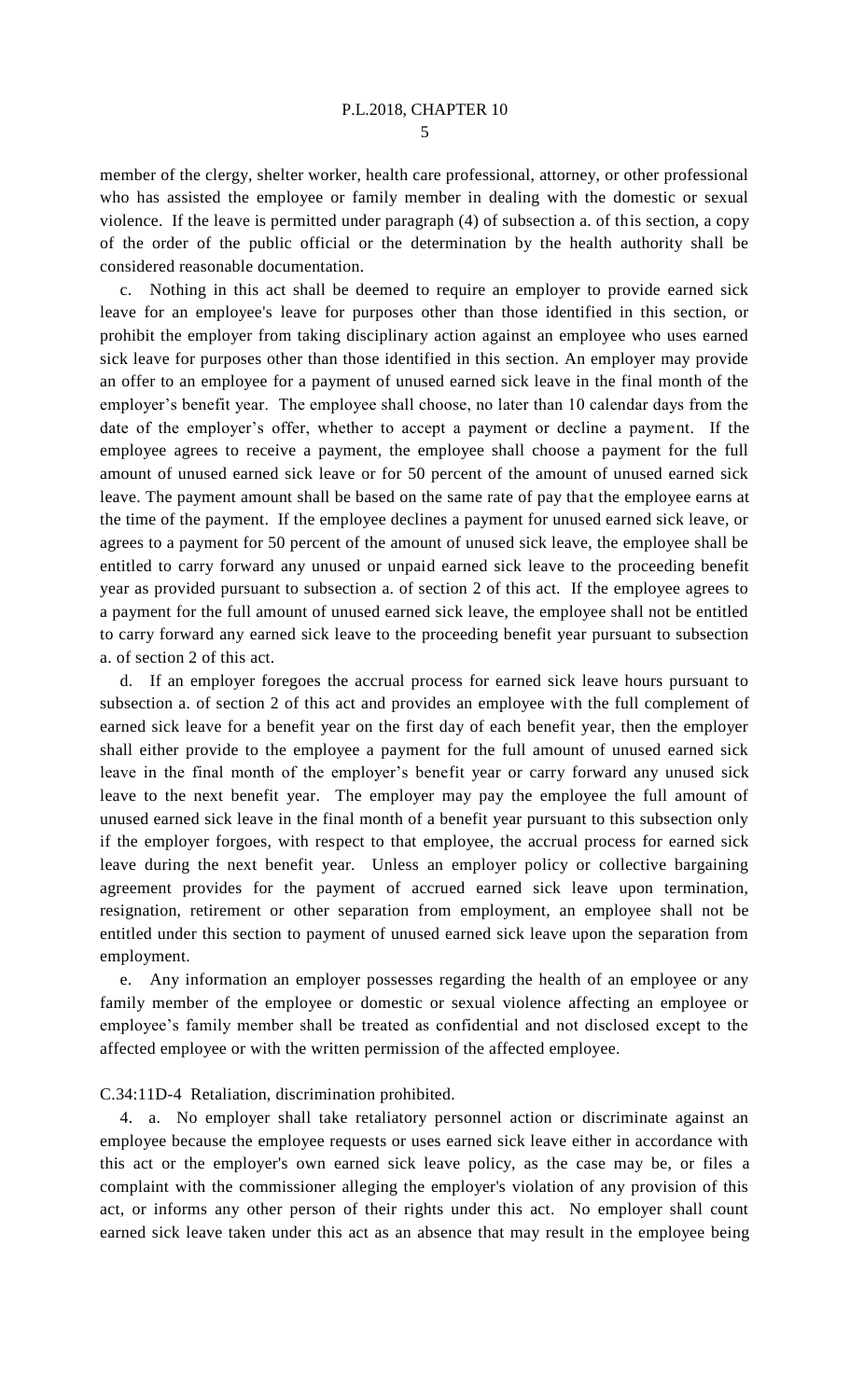subject to discipline, discharge, demotion, suspension, a loss or reduction of pay, or any other adverse action.

b. There shall be a rebuttable presumption of an unlawful retaliatory personnel action under this section whenever an employer takes adverse action against an employee within 90 days of when that employee: files a complaint with the department or a court alleging a violation of any provision of this section; informs any person about an employer's alleged violation of this section; cooperates with the department or other persons in the investigation or prosecution of any alleged violation of this section; opposes any policy, practice, or act that is unlawful under this section; or informs any person of his or her rights under this section.

c. Protections of this section shall apply to any person who mistakenly but in good faith alleges violations of this act.

d. Any violator of the provisions of this section shall be subject to relevant penalties and remedies provided by the "New Jersey State Wage and Hour Law," P.L.1966, c.113 (C.34:11-56a et seq.), including the penalties and remedies provided by section 25 of that act (C.34:11-56a24), and relevant penalties and remedies provided by section 10 of P.L.1999, c.90 (C.2C:40A-2), for discharge or other discrimination.

C.34:11D-5 Violations; remedies, penalties, other measures.

5. Any failure of an employer to make available or pay earned sick leave as required by this act, or any other violation of this act, shall be regarded as a failure to meet the wage payment requirements of the "New Jersey State Wage and Hour Law," P.L.1966, c.113 (C.34:11-56a et seq.), or other violation of that act, as the case may be, and remedies, penalties, and other measures provided by that act, R.S.34:11-58, and section 10 of P.L.1999, c.90 (C.2C:40A-2) for failure to pay wages or other violations of that act shall be applicable, including, but not limited to, penalties provided pursuant to sections 23 and 25 of that act (C.34:11-56a22 and 34:11-56a24), and civil actions by employees pursuant to section 26 of that act (C.34:11-56a25), except that an award to an employee in a civil act shall include, in addition to the amount provided pursuant to section 26 of that act  $(C.34:11-56a25)$ , any actual damages suffered by the employee as the result of the violation plus an equal amount of liquidated damages.

## C.34:11D-6 Retention of records, access.

6. Employers shall retain records documenting hours worked by employees and earned sick leave taken by employees, for a period of five years, and shall, upon demand, allow the department access to those records to monitor compliance with the requirements of this act. If an employee makes a claim that the employer has failed to provide earned sick leave required by this act and the employer has not maintained or retained adequate records documenting hours worked by the employee and earned sick leave taken by the employee or does not allow the department access to the records, it shall be presumed that the employer has failed to provide the earned sick leave, absent clear and convincing evidence otherwise. In addition, the penalties provided by the "New Jersey State Wage and Hour Law," P.L.1966, c.113 (C.34:11-56a et seq.) for violations of the requirements of that act regarding the maintaining and disclosure of records shall apply to violations of the requirements of this section.

C.34:11D-7 Notification to employees.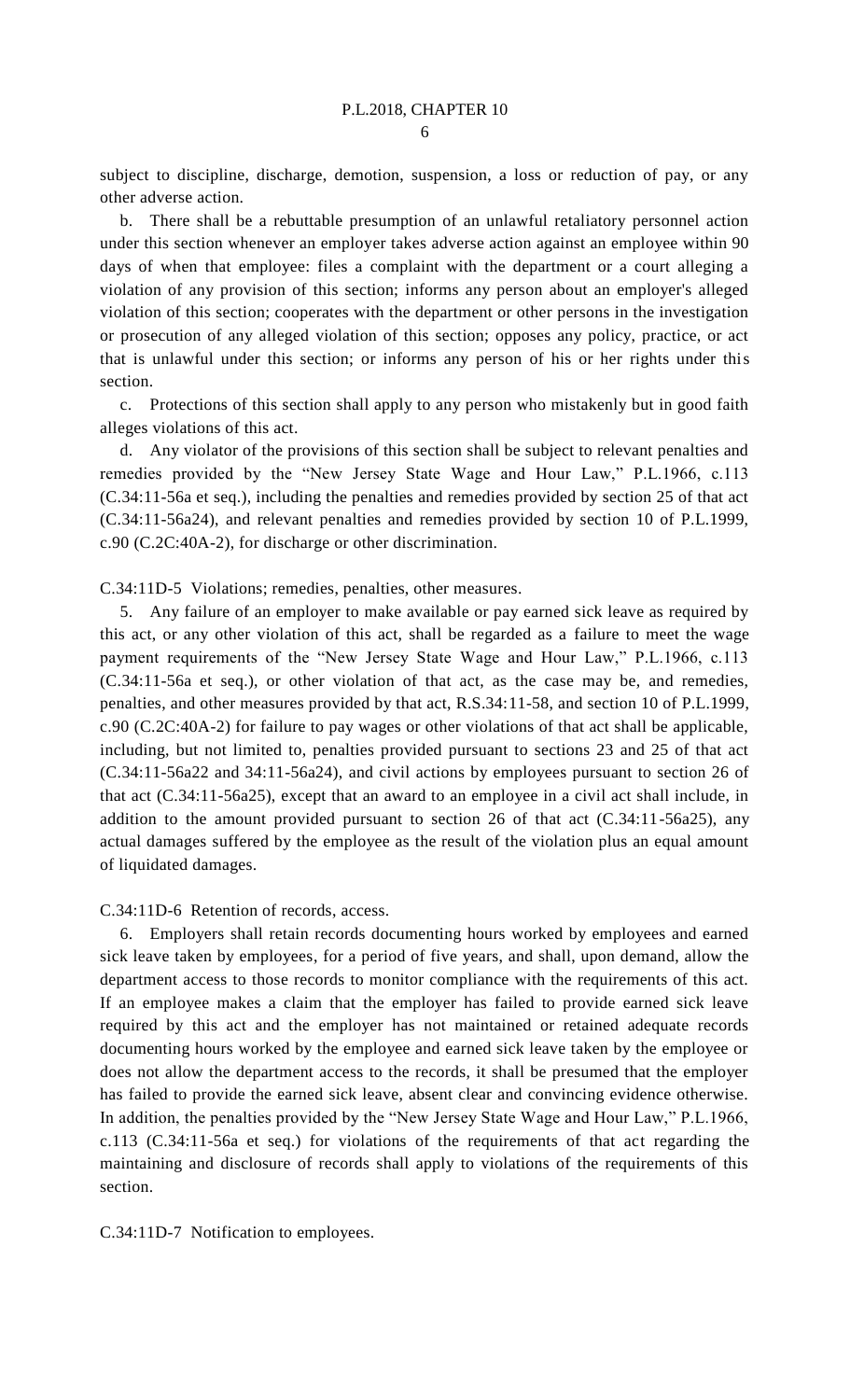## P.L.2018, CHAPTER 10

7

7. a. Employers shall provide notification, in a form issued by the commissioner, to employees of their rights under this act, including the amount of earned sick leave to which they are entitled and the terms of its use, and remedies provided by this act to employees if an employer fails to provide the required benefits or retaliates against employees exercising their rights under this act. Each covered employer shall conspicuously post the notification in a place or places accessible to all employees in each of the employer's workplaces. The employer shall also provide each employee employed by the employer with a written copy of the notification: not later than 30 days after the form of the notification is issued; at the time of the employee's hiring, if the employee is hired after the issuance; and at any time, when first requested by the employee. The commissioner shall make the notifications available in English, in Spanish, and any other language that the commissioner determines is the first language of a significant number of workers in the State and the employer shall use the notification in English, Spanish or any other language for which the commissioner has provided notifications and which is the first language of a majority of the employer's workforce.

b. The commissioner shall advise any employee who files a complaint pursuant to this section and is covered by a collective bargaining agreement, that if the agreement provides for earned sick leave, the employee may have a right to pursue a grievance under the terms of the agreement.

C.34:11D-8 Provisions preemptive; construction of act.

8. a. The governing body of a county or municipality shall not, after the effective date of this act, adopt any ordinance, resolution, law, rule, or regulation regarding earned sick leave. The provisions of this act shall preempt any ordinance, resolution, law, rule, or regulation regarding earned sick leave adopted by the governing body of a county or municipality.

b. No provision of this act, or any regulations promulgated to implement or enforce this act, shall be construed as:

(1) requiring an employer to reduce, or justifying an employer in reducing, rights or benefits provided by the employer pursuant to an employer policy or collective bargaining agreement which are more favorable to employees than those required by this act or which provide rights or benefits to employees not covered by this act;

(2) preventing or prohibiting the employer from agreeing, through a collective bargaining agreement or employer policy, to provide rights or benefits which are more favorable to employees than those required by this act or to provide rights or benefits to employees not covered by this act;

(3) prohibiting an employer from establishing a policy whereby an employee may donate unused accrued earned sick leave to another employee or other employees; or

(4) superseding any law providing collective bargaining rights for employees, or in any way reducing, diminishing, or adversely affecting those collective bargaining rights, or in any way reducing, diminishing, or affecting the obligations of employers under those laws.

Employees or employee representatives may waive the rights or benefits provided under this act during the negotiation of a collective bargaining agreement.

c. With respect to employees covered by a collective bargaining agreement in effect at the time of the effective date of this act, no provision of this act shall apply until the stated expiration of the collective bargaining agreement.

C.34:11D-9 Severability.